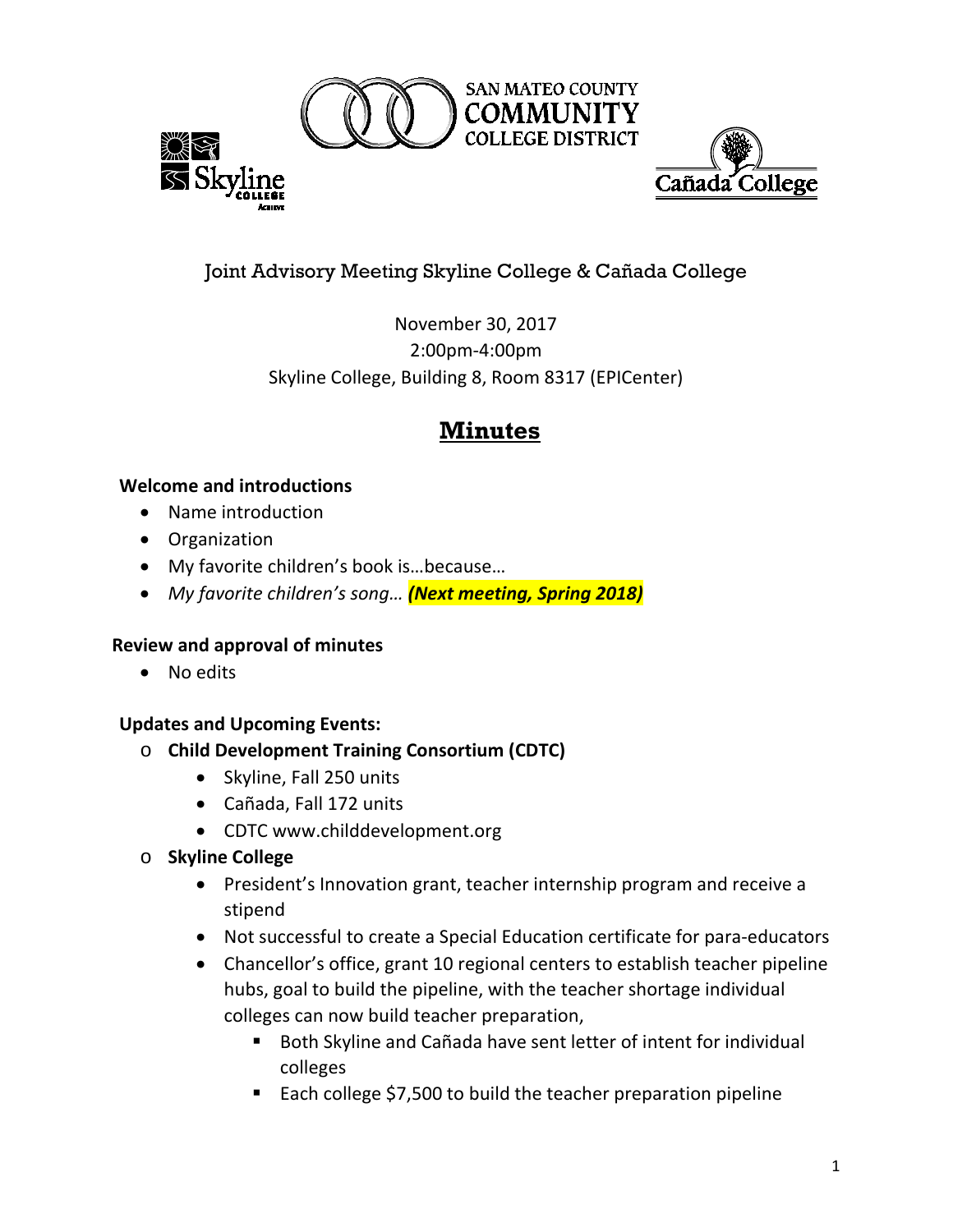- May 5, 2018 (9am-4pm at Skyline) Inclusion conferences partner with San Mateo County Office of Education *(Flyer)*
- Skyline hosted an ECE career fair
- (Skyline and Cañanda) Job taskforce through the San Mateo County Community College District, each college looking at what job placement means, partnership with employers *(More discussion Spring 2018)*

### o **Cañada College**

- Department name change to Education and Human Development Department (formerly Early Childhood Education and Child Development Department) Will still have Early Child Education Program
- Certificates
	- Moving from 24 units certificate to 27 units (addition ECE 260 Special Needs)
	- Add Youth and After School Certificate
- Expand offerings in education courses
- Looking at how to get early experiences earlier (Jumpstart)
- 2 Cohorts
	- **Spanish cohort 12 core units at Coastside and support students to** get 150 hours towards Associate Teacher permit
	- Menlo Park Center/ JobTrain cohort offering 12 core units and support 150 hours toward Associate Teacher permit

## o **First 5/EQ+IP**

- Offset cost of textbook rentals through Skyline and Cañada
- Funds conferences
- Grant will be extended for another 2 years
	- 12%-25% possible decrease funding

## o **Child Development Centers**

- College of San Mateo (Mary Meta Lazarus Child Development Center)
	- **Maggie Barrientos new coordinator**
	- **Internal hires**
- Skyline College
	- 3 yards and restroom renovation (timeline 2-years)

### o **Community Partners**

- Bright Horizons
	- **Expansion, Second Generation and hiring**
	- Push for mentor teachers
	- A guide/packet and video for teachers
- Child Care Careers
	- Match pay scale (Teacher Aide \$15 or more)
	- **Tuition reimbursements (at least 150 hours and no cap)**